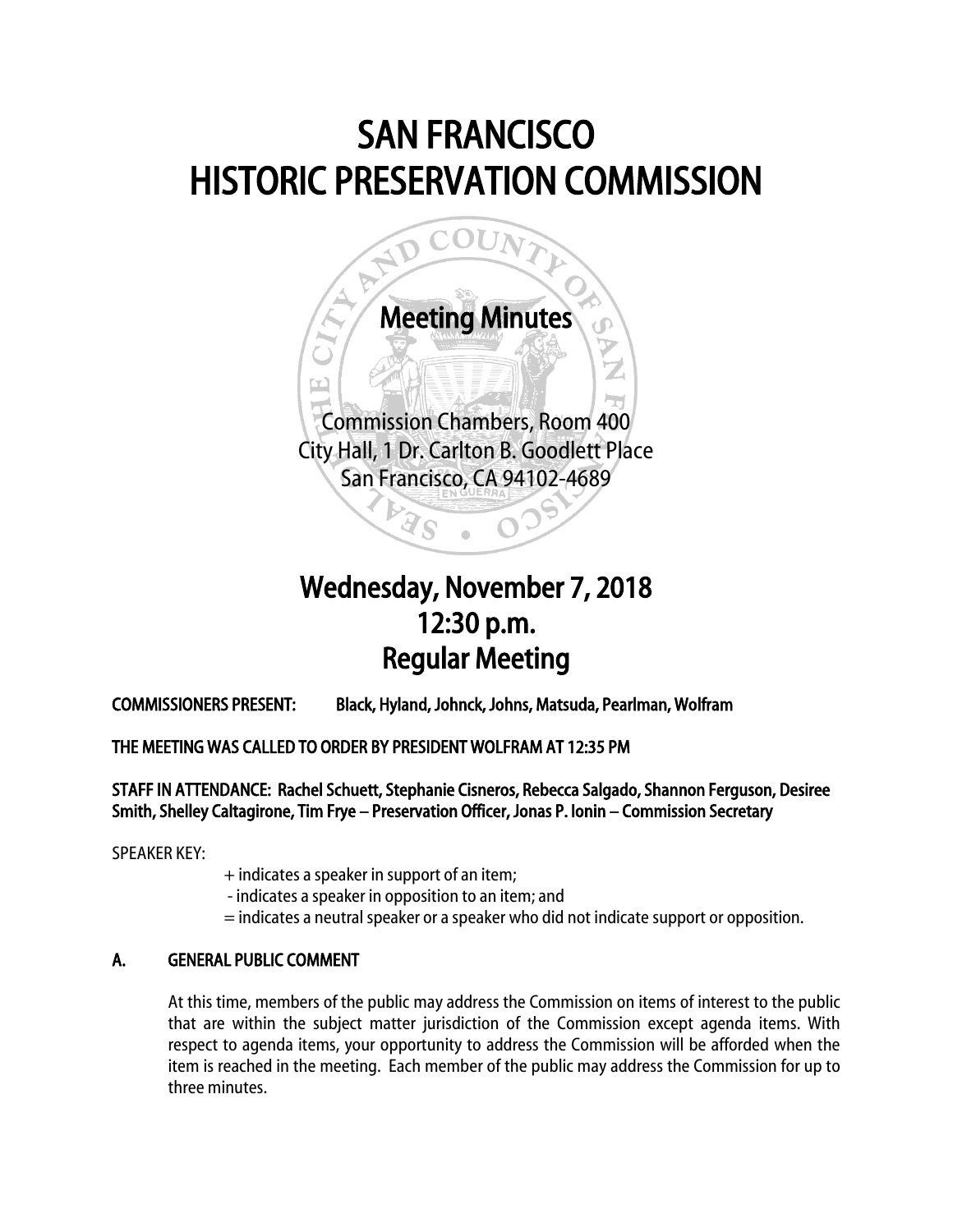SPEAKERS: Katherine Doumani – Potrero Community Center Jonathan Lammers – Potrero Police Station

### B. DEPARTMENT MATTERS

1. Director's Announcements

#### Tim Frye, Preservation Officer:

Commissioners, Tim Frye department staff, the director is out of town but happy to provide any questions you may have for him, so he may answer them on a future date.

2. Review of Past Events at the Planning Commission, Staff Report and Announcements

#### Tim Frye, Preservation Officer:

Good afternoon Commissioners, Tim Frye department staff. Several items to share with you – first, this morning the Government Audit and Oversight Committee heard the six pending Mills Act applications that this Commission reviewed on October 5th. It was a very positive committee hearing and the committee is in full support of all six applications. And they were also very complimentary to Preservation staff in terms of our outreach this year, in coordinating between the supervisor's office, the committee, and the project sponsors. I'll let you know when those are moved forward to the full board. Second is, at your seats, we have provided you a list of, or an itinerary of all staff participating in next week's Past Forward National Trust conference here in San Francisco. As you know, the Planning Department is a sponsor for the Intangible Heritage track and as you can see, staff will be very busy next week as, and we anticipate we'll see many of you will be there. But if you wanted also to catch up on some of the other preservation activities the Department is working on, this may be a great time to attend one of those sessions, and we would love to see you there. And then finally, two appeals I wanted to make you aware of, one is the Commission's Certificate of Appropriateness related to Washington Square Park. You heard and approved in June of this year. The categorical exemption was appealed. The appellant is concerned regarding the notice. Appellant also believes he was impeded from filing his appeal and also believes that there are some significant environmental impacts related to the, specifically, excuse me, I misplaced that oh the Water Conservation project. This item will be heard on Tuesday and I will be representing the Commission at that hearing. Second, is 450 O'Farrell Street, the Church of Christ Scientist, in the Uptown Tenderloin National Register District. While you provided Review and Comment on the Draft EIR, I know this is an item that you are likely interested in. Both the Conditional Use Authorization and the Final Environmental Impact Report have been appealed. Those will also be heard on Tuesday and I will be representing this Commission. And, also filling in for Ms. Allison Vanderslice regarding the Environmental Impact Report appeal. SF Heritage and the adjacent neighbor at 540 Jones Street Hotel LLC are the appellants. They have concerns over the findings of the EIR and are disagreeing primarily with the finding that there was no impact to the uptown Tenderloin National Register district through the demolition of one contributor. There are other construction related impacts that they feel should be further examined and we will give you a full report on both appeals after next week. I've also asked the Commission Secretary to forward you links to both of the appeal documents, so you can see the contents, specific contents of the appeal and our response.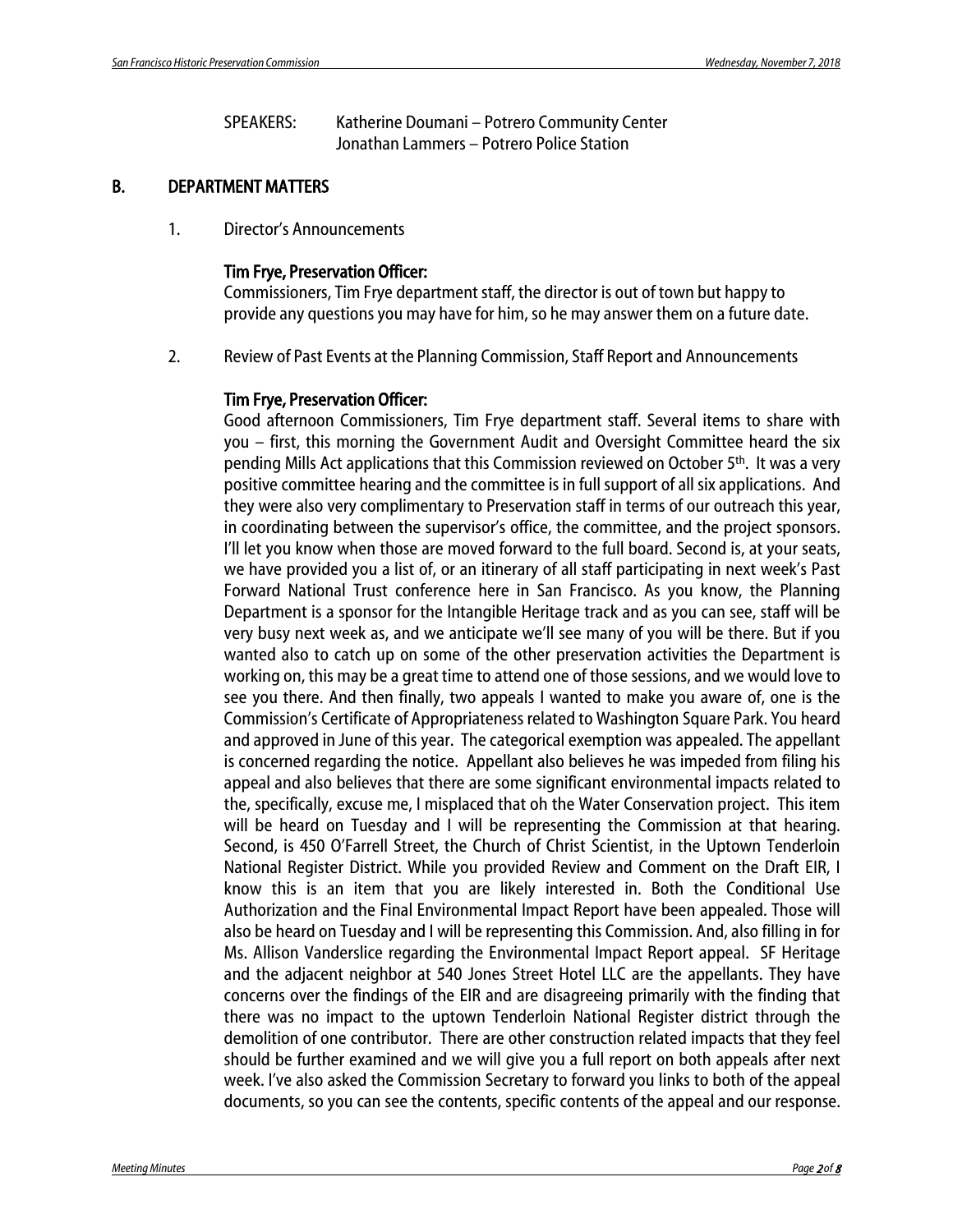Certainly, happy to follow up with you individually if you have questions regarding those. And that concludes my comments to you unless you have any questions. Thank you.

#### Commissioner Pearlman:

I do have a question Tim, about the 450 O'Farrell. Our role because that -- it's not a landmark and it's not an Article 10 District or Article 11 district that's my understanding.

#### Tim Frye, Preservation Officer:

That is correct.

#### Commissioner Pearlman:

So, we only did comment on the EIR is that correct.

#### Tim Frye, Preservation Officer:

That is correct.

#### Commissioner Pearlman:

And my understanding was, and I haven't read the documents, but my understanding was that Heritage had come to an agreement with the developer or I don't know, the Department that some money was going to be given to Heritage to be used for other and now they're, so they came to that agreement and then now it's Heritage's appealing it.

#### Tim Frye, Preservation Officer:

My understanding, and the documents I think will explain that further. Apparently, that deal has not been finalized or there are issues with that agreement. Which maybe one of the reasons for the appeal.

### Commissioner Pearlman:

Okay. Thank you.

#### Vice President Hyland:

I just want to follow up with the National Trust conference next week and a shout out to the Commissioners and anyone in the public. There's an evening reception dinner that is joint National Trust with US ICOMOS on Thursday night. And if it is not on your calendar, I think they need some attendance. So, think about it if you're not already filled with the rest of the conference.

#### Commissioner Johnck:

Regarding the Past Forward as well of course. I've been signed up for a long time and I – the website is pretty confusing because there are various locations and then so many different tracks etc. So, if someone is available just to put the location of where everyone is speaking. I mean if they're all in the hotel, but I know there's stuff out at the, you know, the ICOMOS, that's...

#### Tim Frye, Preservation Officer:

Sure, we'd be happy to forward it to you. We purposely left that off knowing conferences locations tend to shift at the last minute but happy to forward those to you as well.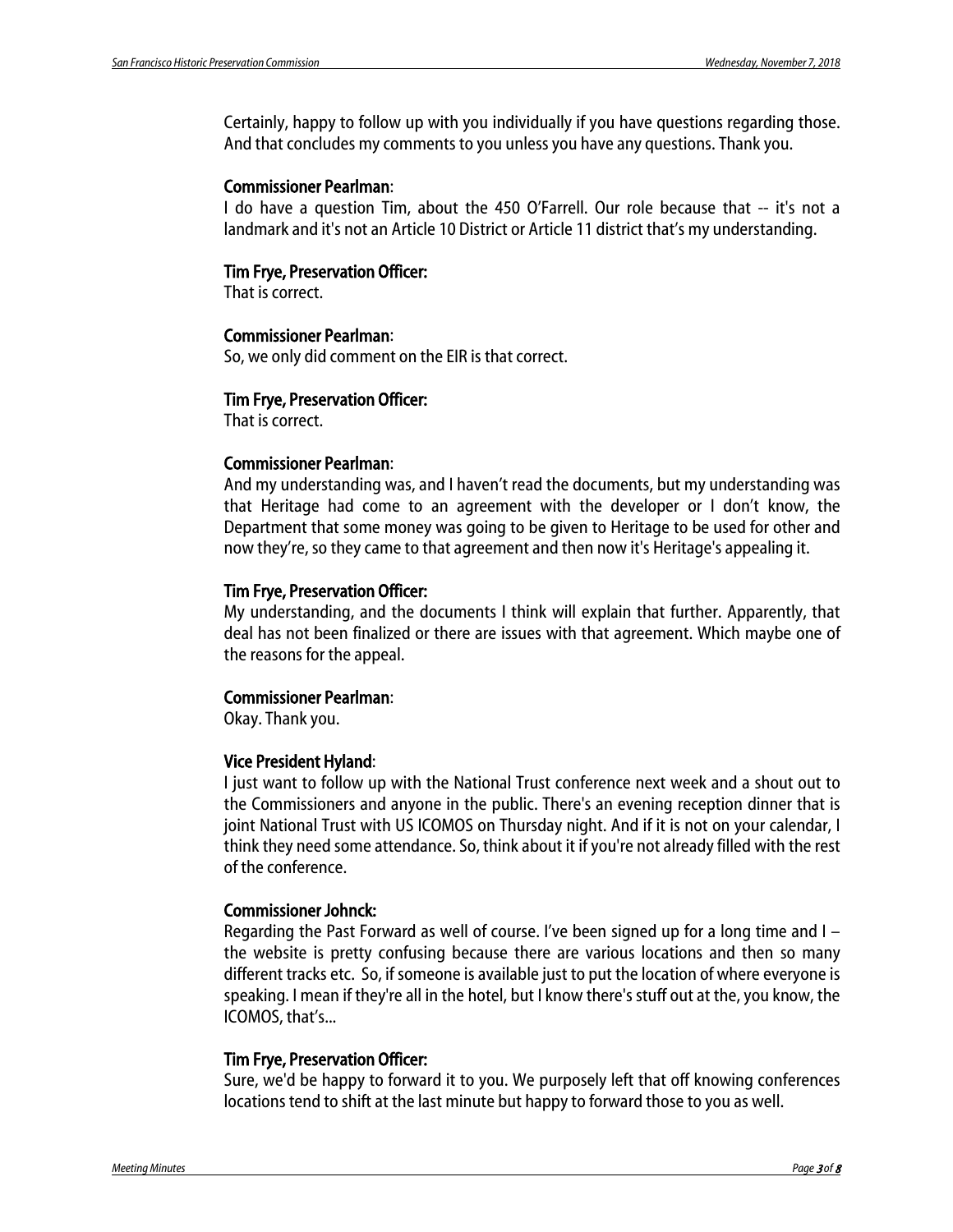#### Commissioner Johnck:

Okay, thank you.

### C. COMMISSION MATTERS

3. President's Report and Announcements

None

- 4. Consideration of Adoption:
	- Draft Minutes for [October 17, 2018](http://commissions.sfplanning.org/hpcpackets/20181017_hpc_min.pdf)

| SPEAKERS: | None                                                     |
|-----------|----------------------------------------------------------|
| ACTION:   | Adopted as Corrected                                     |
| AYES:     | Black, Hyland, Johnck, Johns, Matsuda, Pearlman, Wolfram |

5. Commission Comments & Questions

#### Commissioner Johns:

Meeting is going so nicely and with such a happy tone to it, I'm almost reluctant to point out that really a colossal figure in the preservation movement, William Murtagh died recently. In 1988, he wrote a very fine famous and important book, Keeping Time: The History and Theory of Preservation in America. Which if you haven't read, you want to. And if you have a book club searching for something to read, may I suggest you consider that.

#### Commissioner Matsuda:

Yes, I was wondering if you could have staff follow up on the condition and the status of the old Potrero police station for us for our next meeting.

### D. CONSENT CALENDAR

6. [2018-005952COA](http://commissions.sfplanning.org/hpcpackets/2018-005952COA.pdf) (A. KIRBY: (415) 575-9133)

59 POTOMAC STREET – located on the west side between Waller and Duboce Park, Assessor's Block 0865, Lot 008 (District 5). Request for a Certificate of Appropriateness to construct a new three-story rear addition extending nineteen feet, nine inches from the existing rear wall at the ground floor and ten feet, nine inches at the second and third floors. The project includes an interior remodel of the residence and façade repairs. This item was previously approved on consent by the Historic Preservation Commission on September 5<sup>th</sup>. The subject property is located within the Duboce Park Landmark District, RH-2 (Residential – House, Two Family) Zoning District, and 40-X Height and Bulk District. *Preliminary Recommendation: Approve with Conditions*

| None                                                     |
|----------------------------------------------------------|
| Approved with Conditions                                 |
| Black, Hyland, Johnck, Johns, Matsuda, Pearlman, Wolfram |
| 0359                                                     |
|                                                          |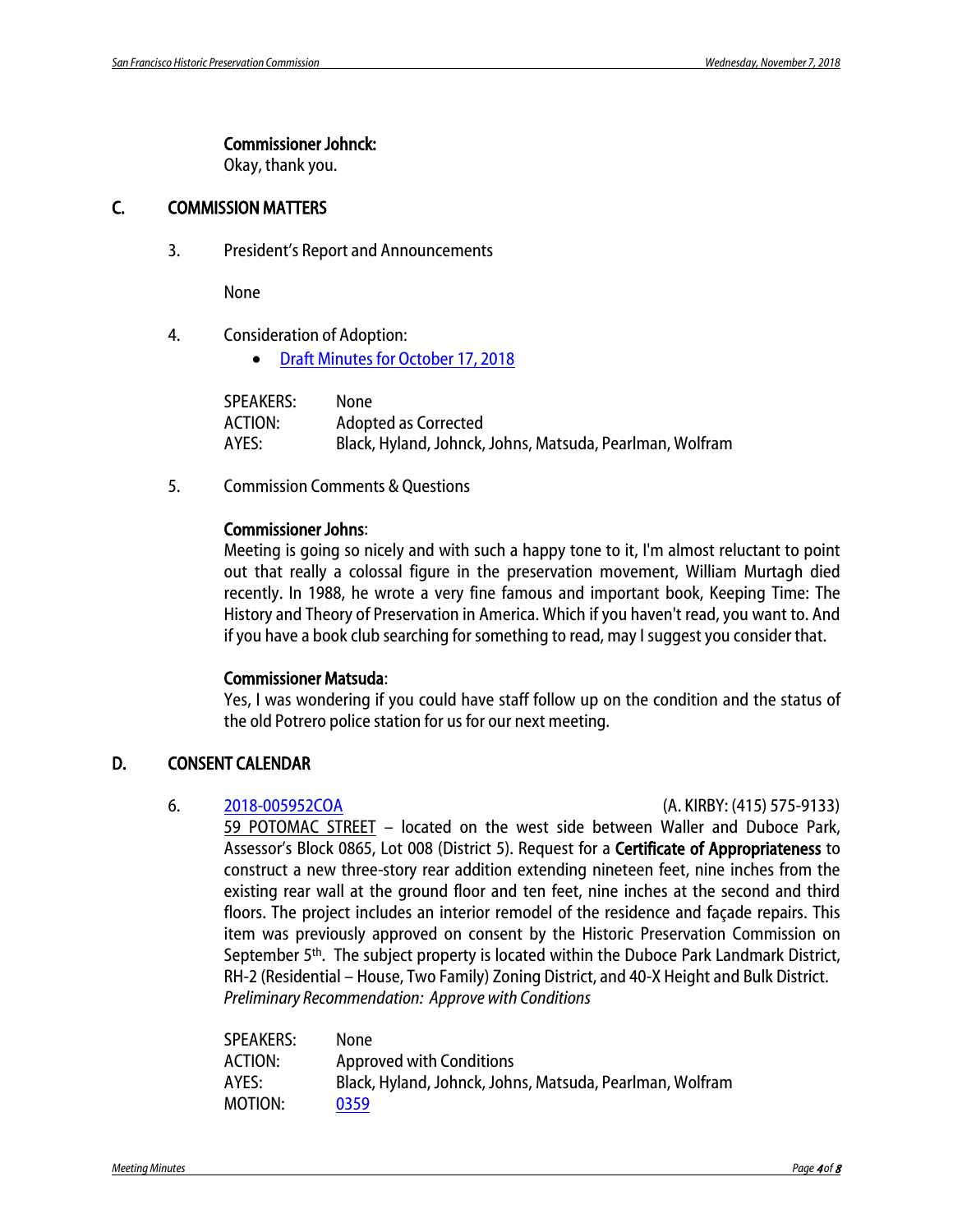#### E. REGULAR CALENDAR

#### 7. [2015-004568ENV](http://sfmea.sfplanning.org/2018-10-17_DEIR_10SVN_reduced.pdf) (R. SCHUETT: (415) 575-9030)

10 SOUTH VAN NESS AVENUE – located at the southwest corner of South Van Ness Avenue and Market Street, Assessor's Block 3506, Lots 003A and 004 (District 6). Review and Comment on the Draft Environmental Impact Report. The proposed project would develop a mixed-use residential building and ground-floor retail space. The project would involve demolition of the existing two-story, 30- to 45-foot-tall, 91,088 gross-square-foot (gsf) building, which most recently operated as the San Francisco Honda auto dealership and is a historic resource built in 1927, and construction of up to 984 residential units, in a mixeduse residential building with either two 41-story, 420-foot-tall towers over podiums, or one 55-story, 590-foot-tall tower over a single podium. Up to 518 parking spaces and 336 bicycle parking spaces would be provided within a two–level subterranean parking garage, accessible from 12th Street. The project site is located in the Downtown General Commercial (C-3-G) Use District and 120-R-2/120/400-R-2 Height and Bulk Districts. *Preliminary Recommendation: Review and Comment*

| <b>SPEAKERS:</b> | $=$ Rachel Schuett – Staff presentation                  |
|------------------|----------------------------------------------------------|
|                  | = Larry Mansbach - Carousel Ballroom                     |
|                  | $=$ Mike Buhler – Citywide assessment                    |
| ACTION:          | <b>Reviewed and Commented</b>                            |
| AYES:            | Black, Hyland, Johnck, Johns, Matsuda, Pearlman, Wolfram |
| CL:              | 087                                                      |

8. [2016-010079COA](http://commissions.sfplanning.org/hpcpackets/2016-010079COA_FINAL.pdf) (S. CISNEROS: (415) 575-9186)

3620 BUCHANAN STREET – located at the south end of block 0459, lot 003 at the southeast corner of North Point Street and Buchanan Street (District 2). San Francisco Landmark No. 58, the Merryvale Antiques/S.F. Gas Light Co. Building. Request for a Certificate of Appropriateness to demolish a non-contributing, one-story garden house adjacent to the Merryvale Antiques/S.F. Gas Light Co. Building and construct a new, four-story, eight-unit residential building. The subject property is located within a NC-2 (Neighborhood Commercial, Small Scale) Zoning District and 40-X Height and Bulk District. *Preliminary Recommendation: Approve*

SPEAKERS: = Stephanie Cisneros – Staff report

- + Maggie Smith Project presentation
- + Ian Birchall Design presentation
- = Mike Buhler Request for continuance
- $=$  Lane Rapaport Neighborhood character and fabric
- Arnold Cohn L-shaped lot, descriptions, dimensions
- Gee Gee Platt Concerns, open space
- Stewart Morton Opposition
- Mark Conner Out of scale, gardens
- Speaker View
- Sharon Hefty Merryvale property
- Speaker Street history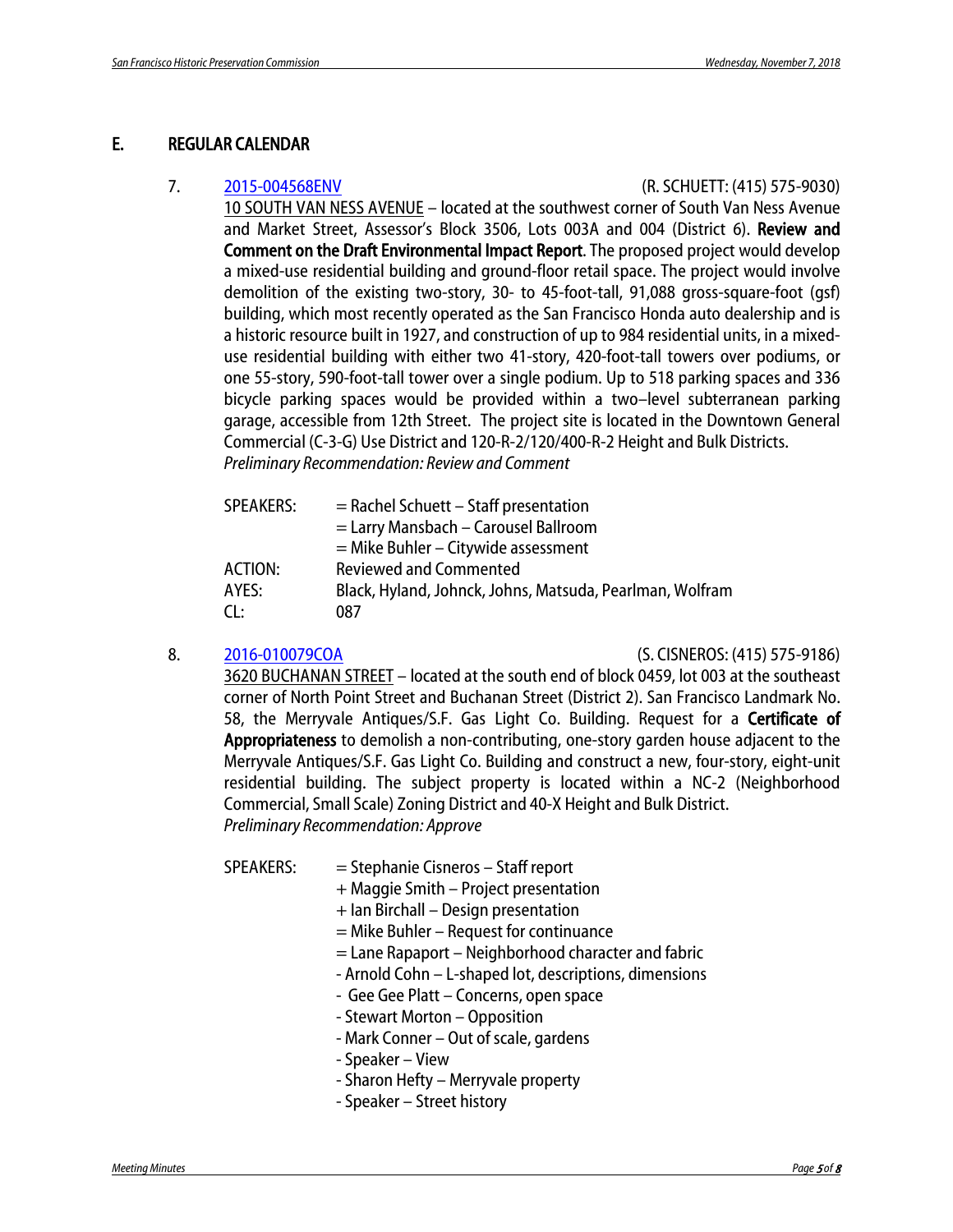ACTION: After a motion to Continue failed +3-4 (Black, Johns, Pearlman, Wolfram against); Approved AYES: Black, Johns, Pearlman, Wolfram NAYS: Hyland, Johnck, Matsuda MOTION: [0360](http://citypln-m-extnl.sfgov.org/link.ashx?Action=Download&ObjectVersion=-1&vault=%7bA4A7DACD-B0DC-4322-BD29-F6F07103C6E0%7d&objectGUID=%7b4A8C41F6-EFB1-448B-9CBD-1A13848FCF60%7d&fileGUID=%7b8CF29F0F-5717-4916-A8B9-B7E83617AD8F%7d)

#### 9. [2018-000571COA](http://commissions.sfplanning.org/hpcpackets/2018-000571COA.pdf) (R. SALGADO: (415) 575-9101)

1348 SOUTH VAN NESS AVENUE – located at the west side of South Van Ness Avenue between 24<sup>th</sup> Street and 25<sup>th</sup> Street, Assessor's Block 6518, Lot 006 (District 9). San Francisco Landmark No. 74, the Frank M. Stone House. Request for a Certificate of Appropriateness for interior and exterior alterations to the property, including the removal of an existing one-story rear addition and the construction of a new one-story rear addition in the footprint of the existing addition; the construction of a new carport and deck in the rear yard; modifications to the existing rear fence; the installation of two new skylights at the rear of the roof; and interior alterations at all levels. The subject property is located within a RTO-M (Residential Transit Oriented-Mission) Zoning District and 50-X Height and Bulk District.

*Preliminary Recommendation: Approve*

| <b>SPEAKERS:</b> | $=$ Rebecca Salgado – Staff report                       |
|------------------|----------------------------------------------------------|
|                  | + David Darling – Project presentation                   |
| <b>ACTION:</b>   | Approved                                                 |
| AYES:            | Black, Hyland, Johnck, Johns, Matsuda, Pearlman, Wolfram |
| MOTION:          | 0361                                                     |

#### 10. [2018-008827DES](http://commissions.sfplanning.org/hpcpackets/2018-008827DES.pdf) (S. FERGUSON: (415) 575-9074)

22 BEAVER STREET (BENEDICT-GIELING HOUSE) – north side of Beaver Street, Assessor's Block 3561, Lot 060 (District 8). Consideration to Recommend to the Board of Supervisors Landmark Designation of 22 Beaver Street (Benedict-Gieling House) as an individual Article 10 Landmark pursuant to Section 1004.1 of the Planning Code. The subject property is architecturally significant as a very early and well-preserved example of an Italianate villa and carriage house located within a landscaped garden setting. This item has been calendared following receipt of a community-sponsored Landmark Designation Application. 22 Beaver Street is located within a RH-2 (Residential-House, Two Family) and 40-X Height and Bulk District.

*Preliminary Recommendation: Adopt a Recommendation for Approval*

| SPEAKERS:   | $=$ Shannon Ferguson – Staff report                      |
|-------------|----------------------------------------------------------|
|             | + Karen Kai - Support                                    |
| ACTION:     | Adopted a Recommendation for Approval                    |
| AYES:       | Black, Hyland, Johnck, Johns, Matsuda, Pearlman, Wolfram |
| RESOLUTION: | 999                                                      |

#### 11. [2018-014691DES](http://commissions.sfplanning.org/hpcpackets/2018%E2%80%90014691DES_11.07.18.pdf) (D. SMITH: (415) 575-9093)

2 HENRY ADAMS STREET – Assessor's Block 3910, Lot 001 (District 10). Consideration to Recommend to the Board of Supervisors Landmark Designation of 2 Henry Adams, historically known as the Dunham, Carrigan, and Hayden Building, as an individual Article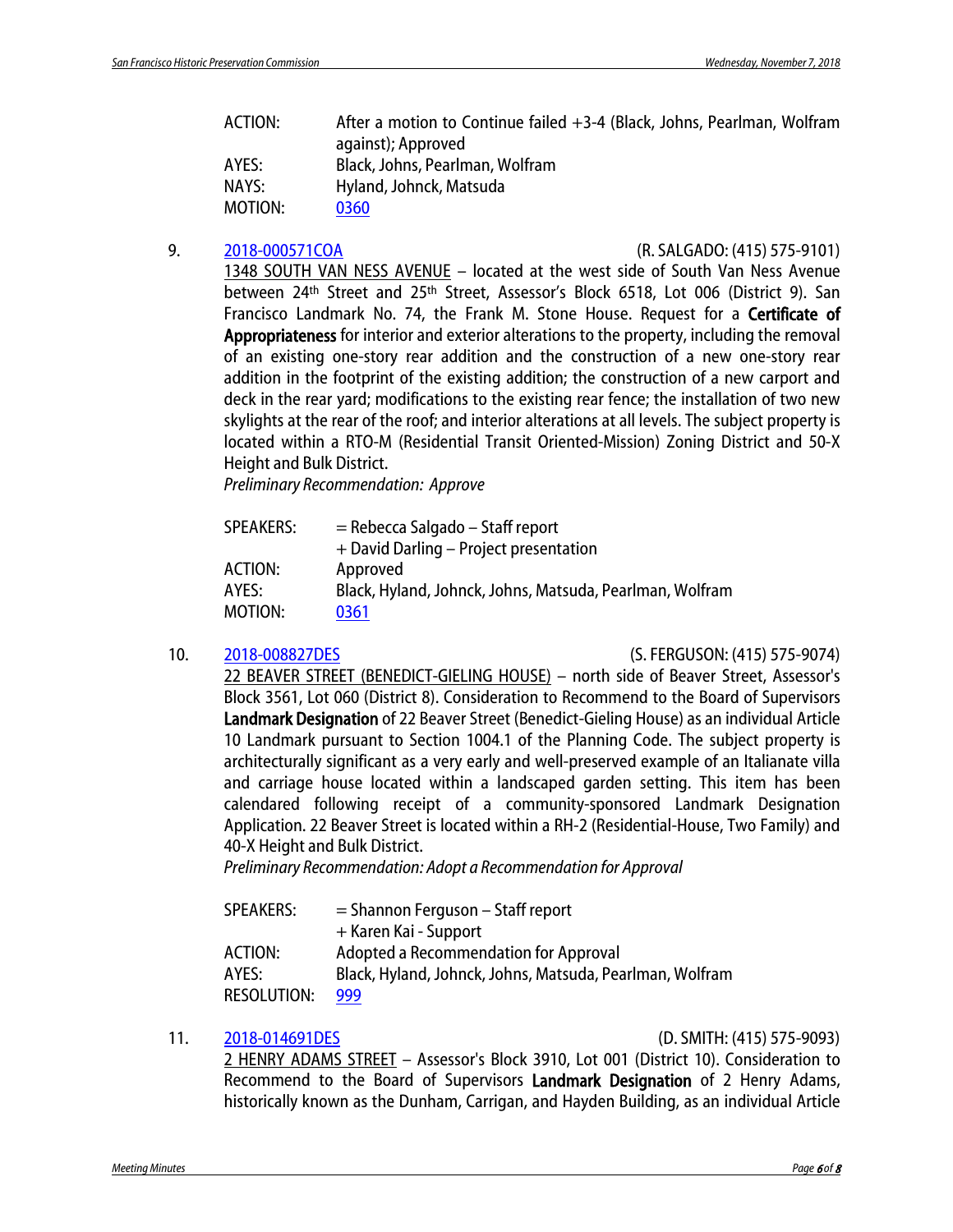10 Landmark pursuant to Section 1004.1 of the Planning Code. This item has been calendared following receipt of Legislation introduced by Supervisor Cohen to amend the Planning Code. 2 Henry Adams Street is located within a PDR-1-D [\(Production, Distribution](https://library.amlegal.com/nxt/gateway.dll/California/planning/article2usedistricts?f=templates$fn=default.htm$3.0$vid=amlegal:sanfrancisco_ca$anc=JD_210.3) & Repair - 1 – [Design\)](https://library.amlegal.com/nxt/gateway.dll/California/planning/article2usedistricts?f=templates$fn=default.htm$3.0$vid=amlegal:sanfrancisco_ca$anc=JD_210.3) and 45-X Height and Bulk District *Preliminary Recommendation: Adopt a Recommendation for Approval*

SPEAKERS: = Desiree Smith – Staff report + Speaker - Support + John Kevlin – Owner represention ACTION: Adopted a Recommendation for Approval AYES: Black, Hyland, Johnck, Johns, Matsuda, Pearlman, Wolfram RESOLUTION: [1000](http://citypln-m-extnl.sfgov.org/link.ashx?Action=Download&ObjectVersion=-1&vault=%7bA4A7DACD-B0DC-4322-BD29-F6F07103C6E0%7d&objectGUID=%7b17E3CDDF-C1B3-4F2C-9DB0-4E63EA8DF584%7d&fileGUID=%7b40361FCB-B5EE-439F-9288-2DDD442E2357%7d)

12. [2018-014198LBR](http://commissions.sfplanning.org/hpcpackets/2018_014198LBR.pdf) (S. CALTAGIRONE: (415) 558-6625)

1743 BUCHANAN STREET - located in the Buchanan Street Mall between Sutter and Post Streets in the Japantown Neighborhood Commercial District. Assessor's Block 0685, Lot 038 (District 5). Consideration of adoption of a resolution recommending Small Business Commission approval of a Legacy Business Registry application. Paper Tree is a Japanese origami paper and art supply store that has served San Francisco for 50 years. The Legacy Business Registry recognizes longstanding, community-serving businesses that are valuable cultural assets to the City. In addition, the City intends that the Registry be a tool for providing educational and promotional assistance to Legacy Businesses to encourage their continued viability and success. The subject business is within a NCD (Japantown Neighborhood Commercial District) Zoning District and 50-X Height and Bulk District. *Preliminary Recommendation: Adopt a Recommendation for Approval*

| SPEAKERS:          | $=$ Shelley Caltagirone $-$ Staff report                 |
|--------------------|----------------------------------------------------------|
|                    | + Linda Mijara – Paper Tree                              |
|                    | + Sandy Mori - Support                                   |
|                    | + Karen Kai - Support                                    |
| <b>ACTION:</b>     | Adopted a Recommendation for Approval                    |
| AYES:              | Black, Hyland, Johnck, Johns, Matsuda, Pearlman, Wolfram |
| <b>RESOLUTION:</b> | 1001                                                     |
|                    |                                                          |

13. (S. CALTAGIRONE: (415) 558-6625) [LEGACY BUSINESS REGISTRY MARKETING PLAN](http://commissions.sfplanning.org/hpcpackets/Legacy%20Business%20Marketing.pdf) – LEGACY BUSINESS PROGRAM MARKETING AND BRANDING PLAN – A presentation by Office of Small Business staff of the marketing and branding plan developed to promote the **Legacy Business** Registry. The Legacy Business Program logo was reviewed and adopted by the Small Business Commission at its October 22, 2018 hearing.

*Preliminary Recommendation: None - Informational*

| SPEAKERS: | $=$ Shelley Caltagirone $-$ Staff report |
|-----------|------------------------------------------|
|           | + Speaker – Logo                         |
| ACTION:   | None - Informational                     |
|           |                                          |

14. 2015-007181OTH (D. SMITH: (415) 575-9093; S. CALTAGIRONE: (415) 558-6625)